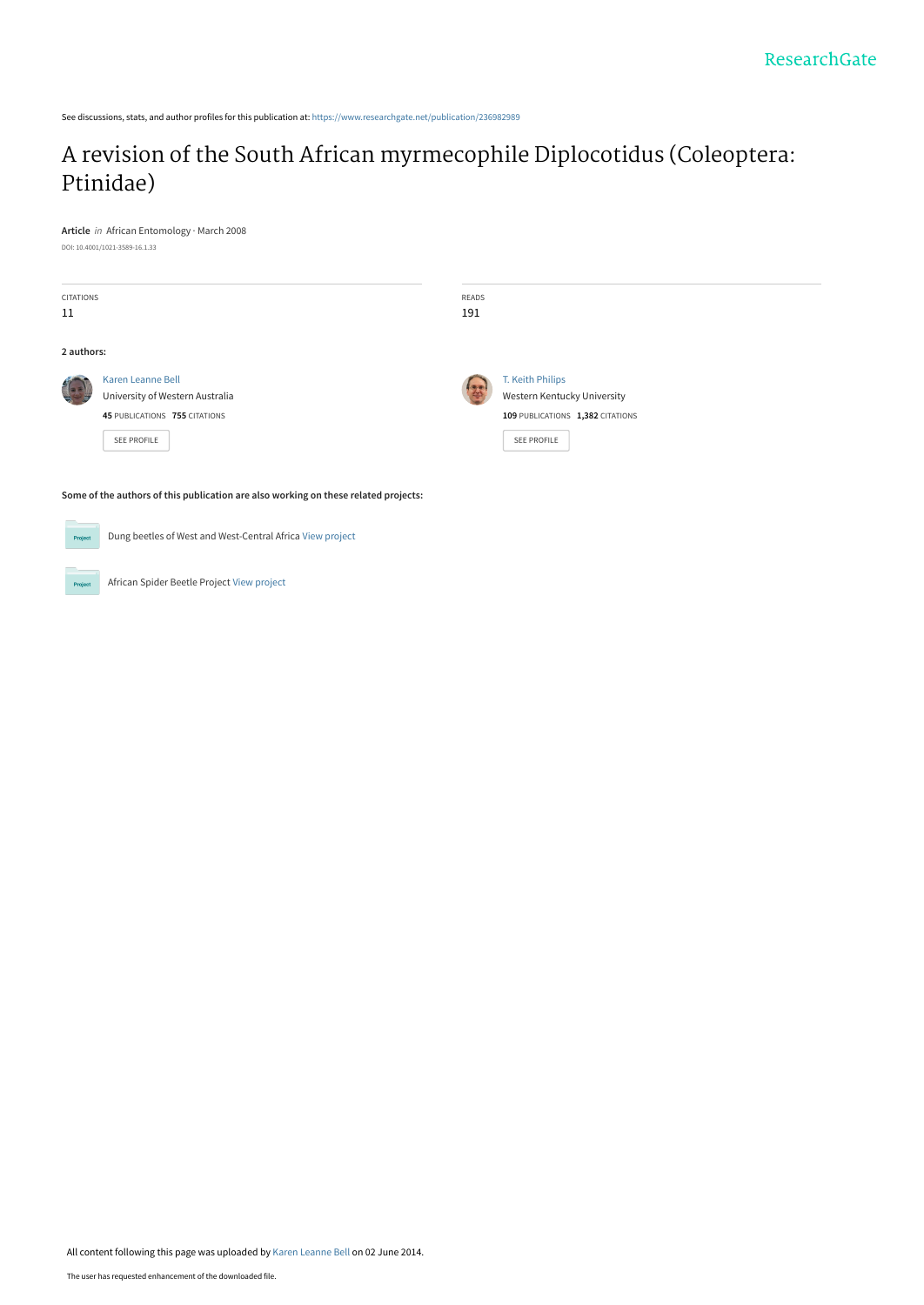

# **A revision of the South African myrmecophile** *Diplocotidus* **(Coleoptera: Ptinidae)**

Author(s): K. L. Bell and T. K. Philips Source: African Entomology, 16(1):33-40. 2008. Published By: Entomological Society of Southern Africa DOI:<http://dx.doi.org/10.4001/1021-3589-16.1.33> URL: <http://www.bioone.org/doi/full/10.4001/1021-3589-16.1.33>

BioOne [\(www.bioone.org\)](http://www.bioone.org) is a nonprofit, online aggregation of core research in the biological, ecological, and environmental sciences. BioOne provides a sustainable online platform for over 170 journals and books published by nonprofit societies, associations, museums, institutions, and presses.

Your use of this PDF, the BioOne Web site, and all posted and associated content indicates your acceptance of BioOne's Terms of Use, available at [www.bioone.org/](http://www.bioone.org/page/terms_of_use) [page/terms\\_of\\_use](http://www.bioone.org/page/terms_of_use).

Usage of BioOne content is strictly limited to personal, educational, and noncommercial use. Commercial inquiries or rights and permissions requests should be directed to the individual publisher as copyright holder.

BioOne sees sustainable scholarly publishing as an inherently collaborative enterprise connecting authors, nonprofit publishers, academic institutions, research libraries, and research funders in the common goal of maximizing access to critical research.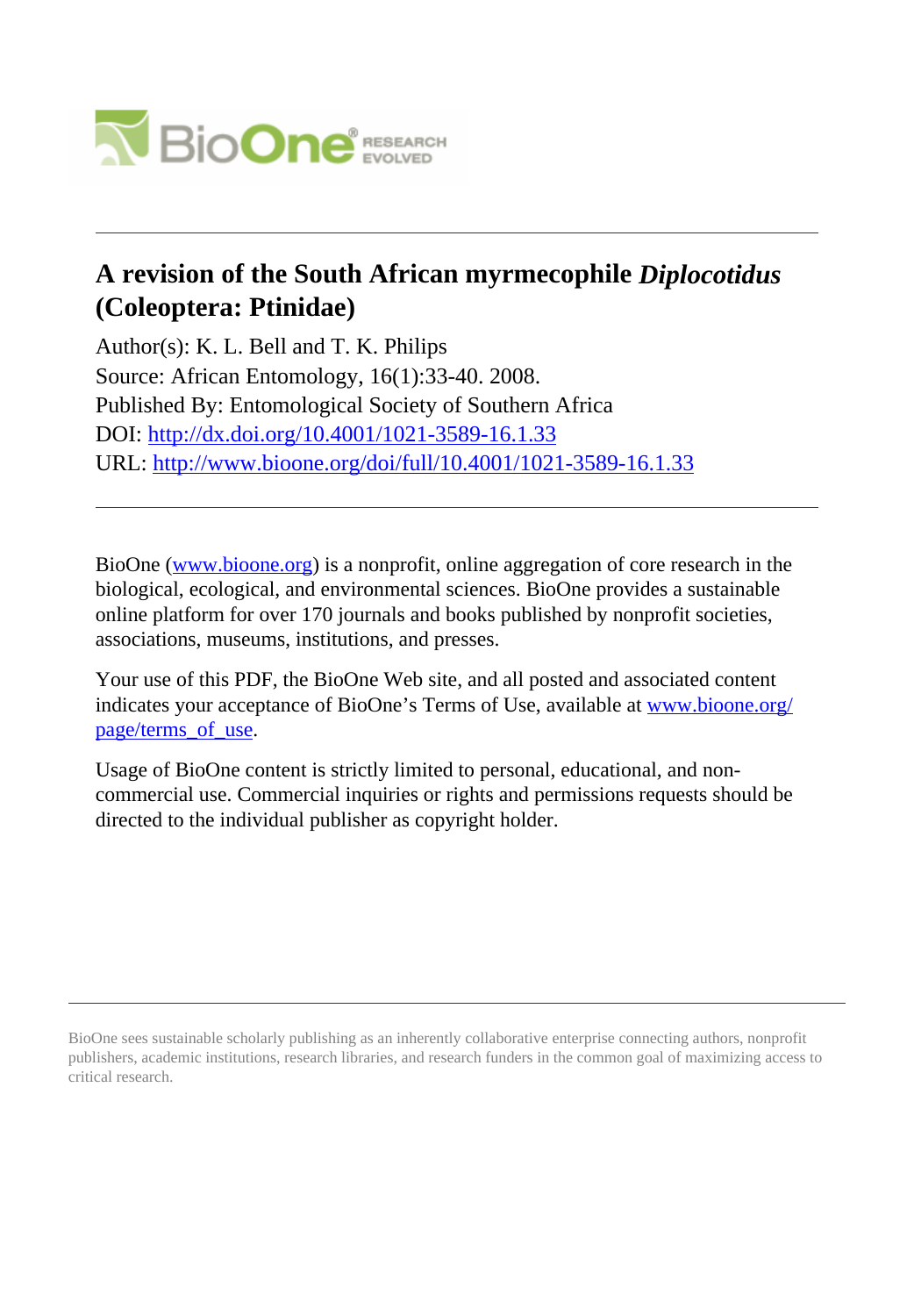# **A revision of the South African myrmecophile** *Diplocotidus* **(Coleoptera: Ptinidae)**

K.L. Bell\* & T.K. Philips

*Department of Biology, Western Kentucky University, Bowling Green, KY 42101, U.S.A.*

The southern African myrmecophilous ptinine genus,*Diplocotidus*Péringuey, is redescribed, and two new species are described. New species and collection localities increase the known distribution from the Cape region to the Kruger National Park in the east, and central Namibia in the west. There is little doubt that the species are associated with ants in some manner as typified by the trichomes located on the pronota.

**Key words**: spider beetle, Ptininae, southern Africa, myrmecophilous.

### **INTRODUCTION**

Southern Africa is one of the richest areas for morphological diversity within the Ptinidae, or spider beetles. A total of 14 genera are now known within this region, out of slightly more than 70 described genera worldwide. The 14 genera include the globally widespread species of *Ptinus* Linnaeus, *Dignomus* Wollaston from Europe, the circum-Mediterranean and African *Mezium* Curtis (including a few globally widespread pest species) and the southern African endemic genera *Cryptopeniculus* Philips & Foster (Philips & Foster 2004), a genus under description (Akotsen-Mensah & Philips, unpubl.) *Costatomezium* Pic, *Damarus* Péringuey, *Diplocotidus* Péringuey, *Eutaphrimorphus* Bellés, *Lepimedozium* Bellés, *Meziomorphum* Pic, *Pseudomezium* Pic, and *Stethomezium* Hinton. *Gibbium* Scopoli and some cosmopolitan species of *Ptinus* are also found in southern Africa but their presence is probably due to accidental human introduction.

*Diplocotidus* currently contains the sole species *D. formicola* Péringuey, known only from the Cape region in South Africa. Collections made by the late S. Endrödy-Younga have substantially increased our knowledge of the diversity and distribution of *Diplocotidus* and other spider beetles in southern Africa. Herein we redescribe the genus and known species and describe two new species based in part on his collected material. We also document a rather surprising increase in the known distribution of the species of this genus into Namibia and northeastern South Africa.

#### **Diplocotidus** Péringuey 1899

*Type species. Diplocotidus formicola* Péringuey

#### **Redescription**

*Head.* Eyes large, clearly visible from above, convex, oval, with a carina separating equally sized dorsal and ventral halves; carinae present between antennal insertions and above each antennal insertion; clypeus subquadrate and concave; labrum width less than one third head width below eyes; maxillary palp with four segments, all shortened (Fig. 2F); labial palp with three segments, all shortened (Fig. 2E); mentum approximately rectangular in shape, edges laterally rounded, with longitudinal ridge on ventral surface (Fig. 2C,D); antennae filiform, 11-segmented, second antennomere attached towards lateral side of scape; mandible with two teeth, and a patch of setae in centre of underside (Fig. 2A,B).

*Thorax.* Pronotum broadened and expanded upwards to a point approximately one third of distance from anterior to posterior, narrow at anterior and posterior ends (Fig. 1D–F); two deep longitudinal grooves, approximately parallel, separated by half to twothirds pronotum width; two longitudinal carinae between grooves, approximately level with second elytral stria, parallel or converging slightly posteriorly; the posterior edge of these grooves and carinae is convoluted and folded, forming a hole at the posterior end at the lateral edge; two lobes attached at the posterior edge of the pronotum, protruding forwards, variable in length and spacing; surface of central portion of pronotum concave and smooth. Mesoscutellum barely visible, vertically oriented; scutum as in Fig. 2H.

Prosternum narrow, about twice as long as wide;

<sup>\*</sup>To whom correspondence should be addressed. Present address: CSIRO Entomology, 120 Meiers Road, Indooroopilly, QLD 4068, Australia. E-mail: karen.bell@csiro.au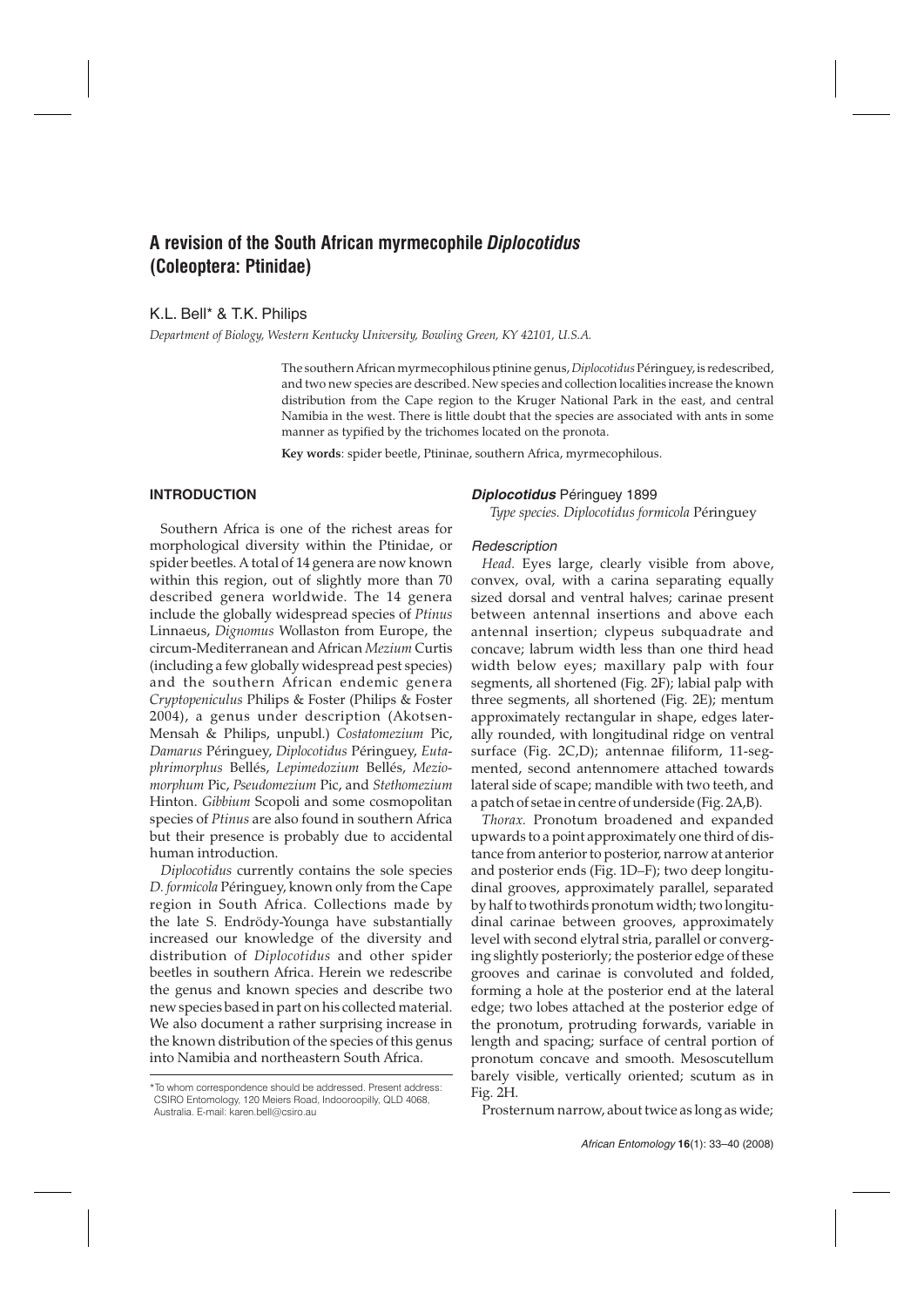

**Fig. 1**. Habitus: **A**, Diplocotidus formicola; **B**, Diplocotidus endrodyi; **C**, Diplocotidus khoisanensis. Pronotum: **D**, Diplocotidus formicola; **E**, Diplocotidus endrodyi; **F**, Diplocotidus khoisanensis.

mesosternum as long as wide, about two thirds length of prosternum; metasternum broad, approximately half as long as wide, equal in length to mesosternum; median groove along entire length of prosternum, mesoventrite and metaventrite (Fig. 2G); procoxae projecting ventrally, mesocoxae less so, metacoxae flat, broadly obliquely fused to metaventrite.

*Elytra.* Convex, more strongly curved at anterior end; 10 elytral striae visible, sometimes with a series of carinae or lines of setae between the striae.

*Ventrites.* (Fig. 3F–H) First ventrite shortest in length, strongly curved, with length even throughout entire width; second ventrite longest, depressed medially, more so in male; lengths of third and fourth ventrites even throughout width; third ventrite approximately half the length of second ventrite at longest point; fourth ventrite approximately half length of third ventrite; fifth ventrite with a shallow lateral indentation.

*Legs.* Femora and tibiae narrow proximally, gradually expanding distally; metatibia curved and equal in length to metafemur, protibia and mesotibia straight and shorter than respective femora; tarsomeres 1–4 equal in length, tarsomere 5 almost twice the length of tarsomere 1.

*Genitalia.* Male parameres extremely reduced; median lobe strongly curved basally, straighter and slightly thicker apically (Fig. 3A–D). Spiculum gastrale as in Fig. 3E.

*Remarks.* Péringuey first described this mono-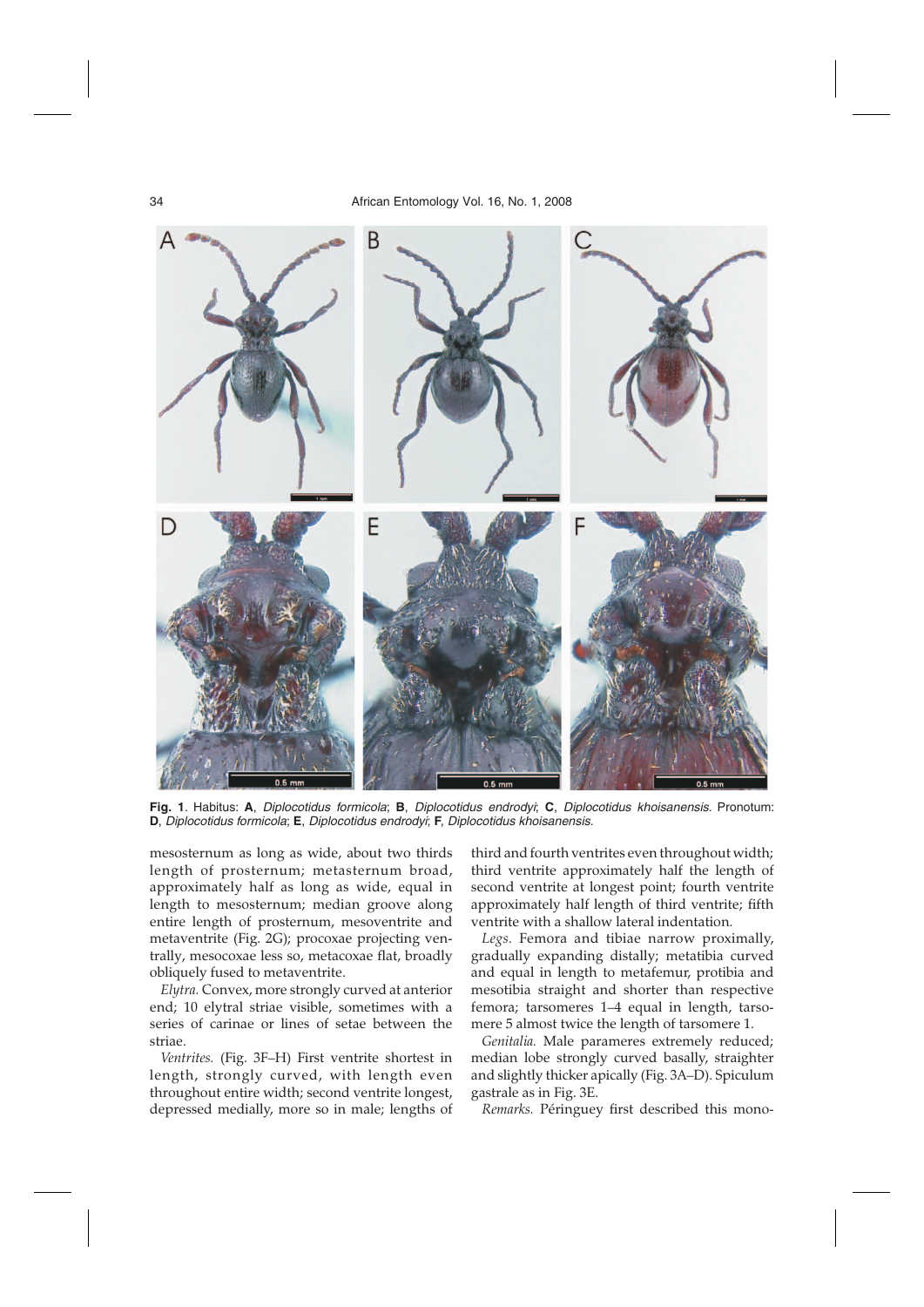

**Fig. 2**. Diplocotidus formicola. **A**, mandible, dorsal view; **B**, mandible, ventral view; **C**, labrum, dorsal view; **D**, labrum, lateral view; **E**, labium; **F**, maxilla; **G**, metasternum; **H**, scutellum.

typic genus in 1899, and we describe two more species here. Previously known only from the Cape region in South Africa, we now know that species can be found as far north as Kruger National Park, South Africa in the east and up into central Namibia in the west (Fig. 4). This seems a bit surprising given the restricted distributions of many of the endemic genera of spider beetles. Also, many taxa of organisms that are found in the Cape region are restricted to this area. In his studies on the biogeography of southern Africa, Endrödy-Younga (1978) identified a Cape-bilateral extension pattern, exemplified by the Oncotini and Litoborini (Tenebrionidae), which is similar to the distribution of *Diplocotidus,* with the similar to the distribution of *Deplocutius*, which the<br>exception of *D. khoisanensis* sp. n. This includes the<br>region South of 32°S in the Western and Eastern region South of 32°S in the Western and Eastern Cape Provinces, extending northwards on both ocean sides, but with dispersal halting abruptly on the southern edge of the Karoo in Little Namaqualand. There may be a greater number of species remaining undiscovered in this region and more surveys should be conducted to document the diversity of this group and others fully in what one might consider the strongly endemic and hyperdiverse fauna and flora of southern Africa.

The type series of *Diplocotidus formicola* was found in the nest of the ant *Acantholepis capensis* Mayr, and the species is also recorded from the nests of *Anoplolepis custodiens* (F. Smith) and *Anoplolepis steingroeveri*(Forel). There is little doubt that the species are associated with ants in some manner as typified by the trichomes located on the pronota. These are patches of setae presumably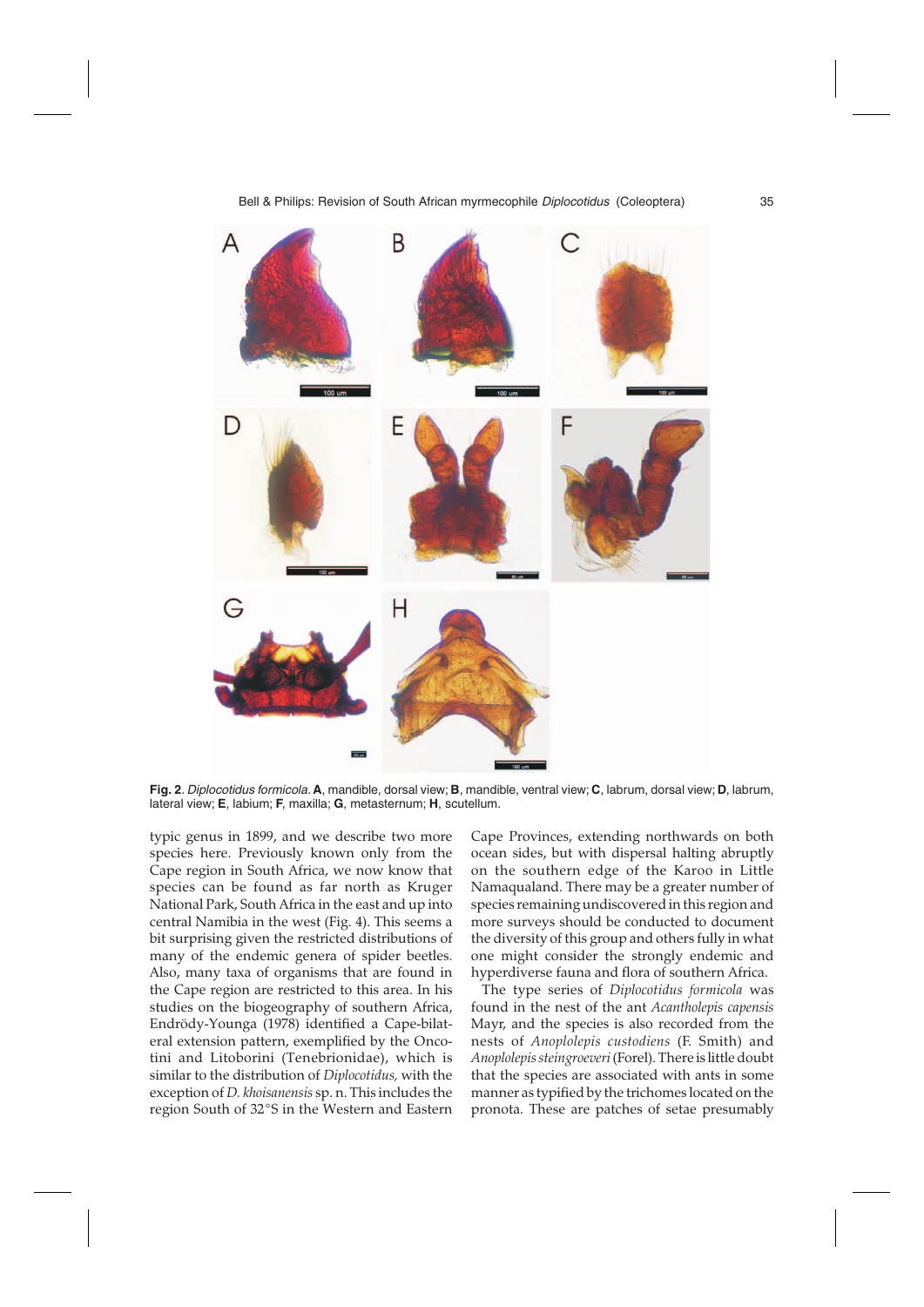

**Fig. 3**. **A**, Diplocotidus formicola aedeagus lateral view; **B**, Diplocotidus formicola aedeagus dorsal view (basal piece missing); **C**, Diplocotidus endrodyi aedeagus lateral view; **D**, Diplocotidus endrodyi aedeagus dorsal view; **E**, Diplocotidus formicola spiculum gastrale; **F**, Diplocotidus formicola ventrites; **G**, Diplocotidus endrodyi ventrites; **H**, Diplocotidus khoisanensis ventrites.

associated with glands that produce ant appeasing chemicals as reviewed by Lawrence & Reichardt (1969).

The greatest diversity of myrmecophilous spider beetles is in Australia (including the genera *Diplocotes* Westwood, *Polyplocotes* Westwood, *Ectrephes* Pascoe and *Enasiba* Olliff), and *Diplocotidus* shares several morphological and ecological traits with these species. Like the Australian taxa, species of *Diplocotidus* are wingless and are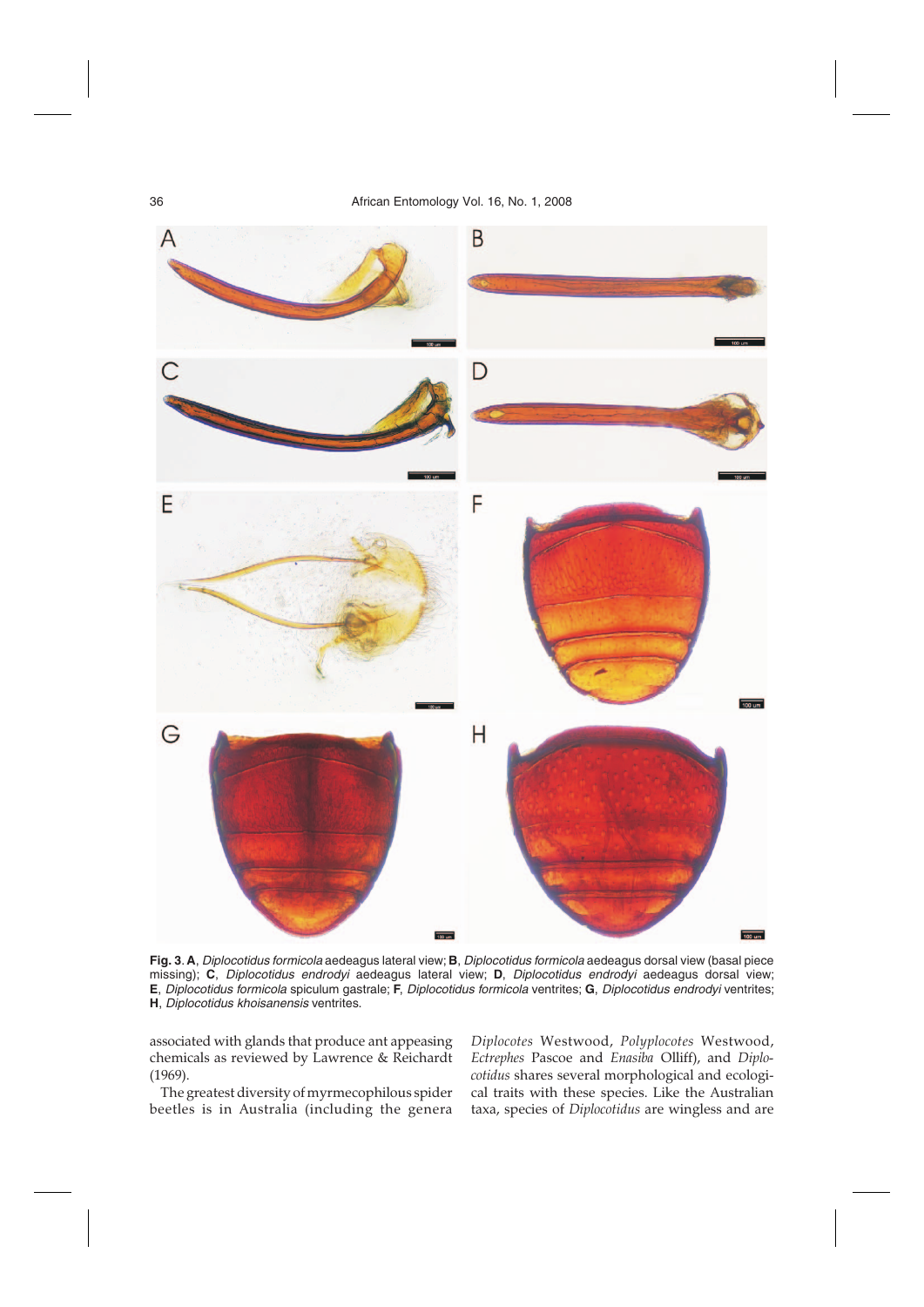

Fig. 4. Distribution of *Diplocotidus* species: ● = Diplocotidus formicola; ▲ = Diplocotidus endrodyi; ■ = Diplocotidus khoisanensis.

associated with ground-nesting ants in open arid and semi-arid regions, but *Diplocotidus*is probably a completely independent lineage of ant-associated species because morphologically this clade differs considerably from any other myrmecophilous ptinids as first noted by Lawrence & Reichardt (1969). For example, the unusual pronotal modifications of *Diplocotidus* are very distinctive, and differ from those found in any of the Australian species. Lastly, unlike the Australian *Diplocotes* species (with the exception of *Diplocotes familiaris*), the antennae of *Diplocotidus* are not highly modified in shape and contain the normal number of antennomeres.

The myrmecophilous ptinine species are probably facultative scavengers that will feed on a variety of organic material including fruit, dung, and perhaps carrion (Crowson 1967). The relationships that occur inside an ant colony are unknown at present. We suspect that larvae and adults feed on ant colony detritus and perhaps even solicit food via oral trophollaxis from adult ants, as reported for adults of the New World genus *Gnostus* Westwood (Thomas 1992).

#### **Key to the species of Diplocotidus**

- 1. Circular hole at posterior end of lateral ridges on pronotum; hole absent at anterior end of lateral ridges (Fig. 1D); elytra at least 1.5 times as long as wide (Fig. 1A) . . . . . . . . . . . . . . . . . . . . . *D. formicola* Péringuey
- Narrow elongate oval hole at posterior end of lateral ridges on pronotum; laterally elongate hole present at anterior end of lateral ridges (Fig. 1E,F); elytra length less than 1.5 times width (Fig.  $1B,C$ )  $\ldots \ldots \ldots 2$
- 2. Pronotum black and shiny; lobes at posterior of pronotum triangular or nearly so, with width of lobes at base almost equal to length (Fig. 1E) . . . . . . . . . . . . . . . . . . *D. endrodyi* sp. n.
- Pronotum dull and reddish-brown; lobes at posterior of pronotum elongated, with length of lobes approximately twice width (Fig. 1F) . . . . . . . . . . . . . . . *D. khoisanensis* sp. n.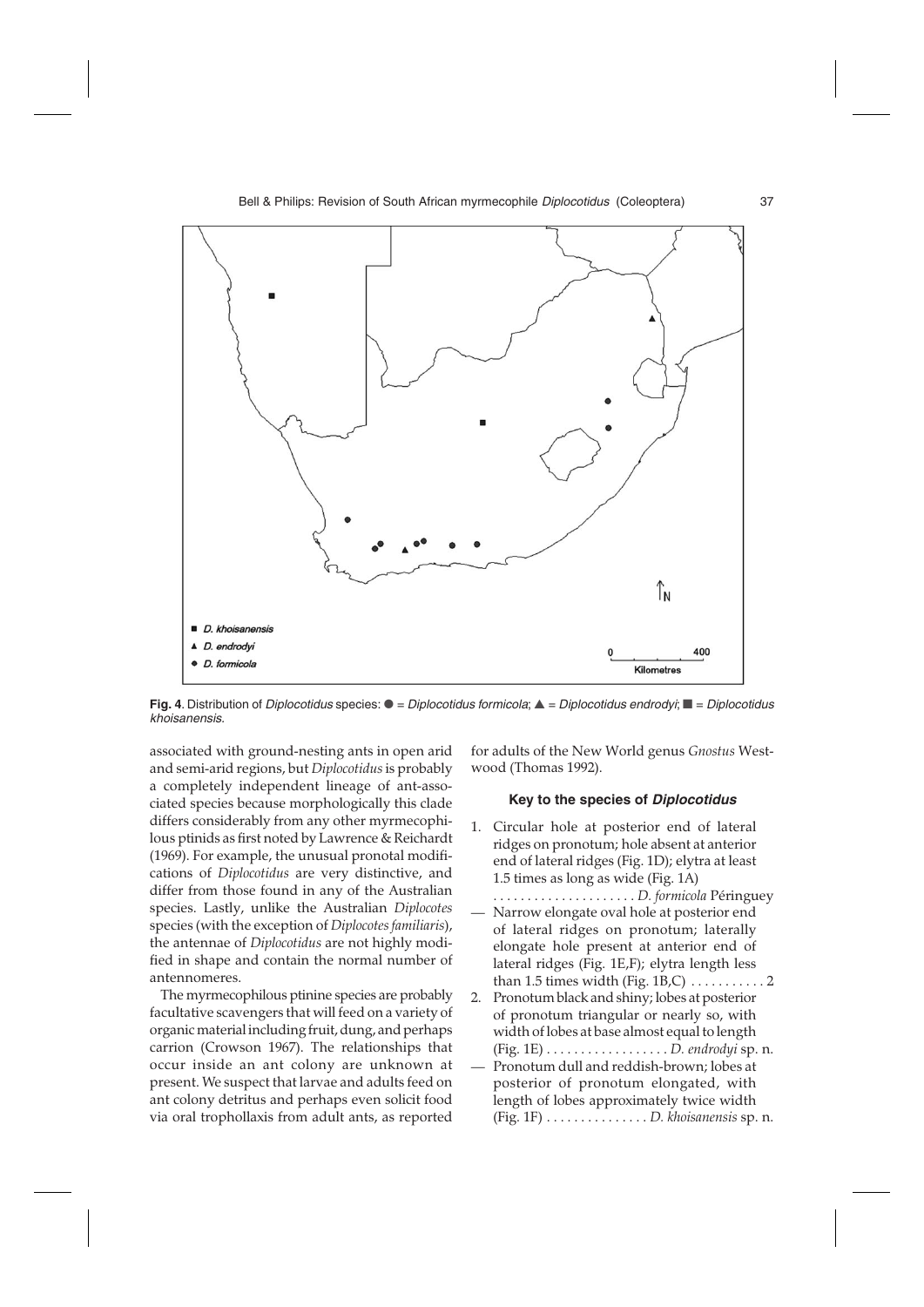## **Diplocotidus formicola** Péringuey 1899, Figs 1A,D, 2, 3,A,B,E,F

#### **Redescription**

This species can be distinguished from other *Diplocotidus* by the narrow body shape (Fig. 1A), a more rounded hole anterior to the lateral ridges of the pronotum, and tufts of setae on the carinae and ridges of the pronotum (Fig. 1D).

*Habitus.* Length approximately 3 mm; body narrower relative to *D. endrodyi* and *D. khoisanensis*; reddish-brown; setae on head and anterior of pronotum shorter and sparser than those on elytra and posterior protrusions of pronotum.

*Head.* Sparsely covered in setae, relative to other two species.

*Thorax.* Pronotum dull and reddish-brown; lateral ridges covered in setae; longitudinal carinae steep-sided on both sides, converging slightly posteriorly, with setae at apex, some variation in height and spacing of carinae between individuals, on average similar in height to outer ridges; holes behind lateral ridges large and round; lobes on posterior end of pronotum centred between second and third elytral stria, length 2–3 times width, parallel-sided posteriorly, narrowing anteriorly, with a rounded point on outer side, spacing between protrusions approximately equal to width of protrusions.

*Elytra.* Length of elytra approximately 1.5–2 times width; surface evenly curved; without sharp carinae but sometimes with a row of setae between striae; length of setae along striae variable in length between individuals, but always longer than in *D. endrodyi* and *D. khoisanensis.*

*Material examined.* Four paralectotypes were selected by J. Borowski in 1998 as indicated by labels on the single pin holding the type series. To our knowledge this work was never published.

Data on separate labels on the pins is indicated by the  $\frac{m}{2}$  and is as follows: Lectotype female (dorsal side up) and three paralectotypes (two males and one female, ventral side up) on a single pin: Prince Albert Cape Colony / with *Acantholepis capensis* Mayr/ described as formicola/TYPE [red label]/ Diplocotidus formicarius type/ Type SAM, Ent 4850/ lectotype and three paralectotype labels with Bell and Philips (South African Museum). Prince Albert, W.F. Purcell / in nest of *Acantholepis capensis* Mayr (1). S. Afr. Cape-Cederbg east track, 650 m, 32.23 S – 19.24 E / 21.8.1983; E-Y:1958, groundtraps, 66 days, leg. Endrödy, Penrith / groundtrap with faeces bait (1, Transvaal Musem). S. Afr., Cape-Karoo, Farm Zwartskraal, 33.10S– 22.32E / 8.11.1978; E-Y:1539, groundtraps, 69 days leg. R. Oosthuizen / groundtraps with faeces bait (3, Transvaal Musem). Same data except 25.10.1979; E-Y:1671b, 45 days / banana bait (1); 25.10.1979; E-Y:1673, 50 days / meat bait (1); 15.12.1979; E-Y:1692b, 45 days (4); 5.9.1979; E-Y:1638b, 50 days (2); 5.9.1979; E-Y:1640, 50 days (3) (all Transvaal Musem). S. Afr. Swartberge Hagas farm, 1050 m, 33.24S–22.46E / 17.12.1978; E-Y:1538, groundtraps, 75 days leg. Endrödy-Younga / groundtraps with meat bait (1, Transvaal Musem). S. Afr.;Cape-Swartbg., Seweweekspoort, 33.24 S–22.21 E/ 18.II.1973: E-Y:268, from under stones, leg. Endrödy-Younga (1, Transvaal Musem). Ladysmith, Capland, Dr. Brauns, 5.10.12 (2). Willowmore Capland Dr. H. Brauns (2). Same data except 4-1917 (1); 4-1917 / with *Acantholepis capensis* (2); 1914 (1); June 20 1917 / with *Acantholepis capensis* (1); 9.9 / with *Plagiolepis custodiens* (2); Jan 1913 / with *Plagiolepis steingroeveri* (4). Matjesfontein. F. Purcell 1903 (2). Touwas R.C.C., W.F. Purcell (3) (all South African Museum).

### **Diplocotidus endrodyi sp. n.**, Figs 1B,E, 3C,D,G

#### **Description**

This species can be distinguished from *D. formicola* by its rounder body shape (Fig. 1B) and narrower hole anterior to the lateral ridges of the pronotum (Fig. 1E). It can be distinguished from *D. khoisanensis* by the shorter, triangular lobes at the posterior end of the pronotum (Fig. 1E).

*Habitus.* Length approximately 3 mm; body rounder relative to other two species; black to reddish-brown; setae on elytra longer, sparser and more irregular in orientation than setae on head and pronotum.

*Head.* Densely covered in setae relative to *D. formicola.* Eyes with setae on carinae.

*Thorax.* Pronotum black, shiny, smooth, sparsely covered in setae; longitudinal carinae parallel, steep sided laterally, more shallowly sloped on the medial side, the height of these carinae higher than lateral ridges; holes behind lateral ridges narrow; laterally elongated hole in front of each of the outer ridges, anterior to this hole is a shallow depression; centre of lobes on posterior end of pronotum level with third elytral stria, length slightly greater than width, almost triangular in shape, spacing between lobes approximately equal to half the width of lobes.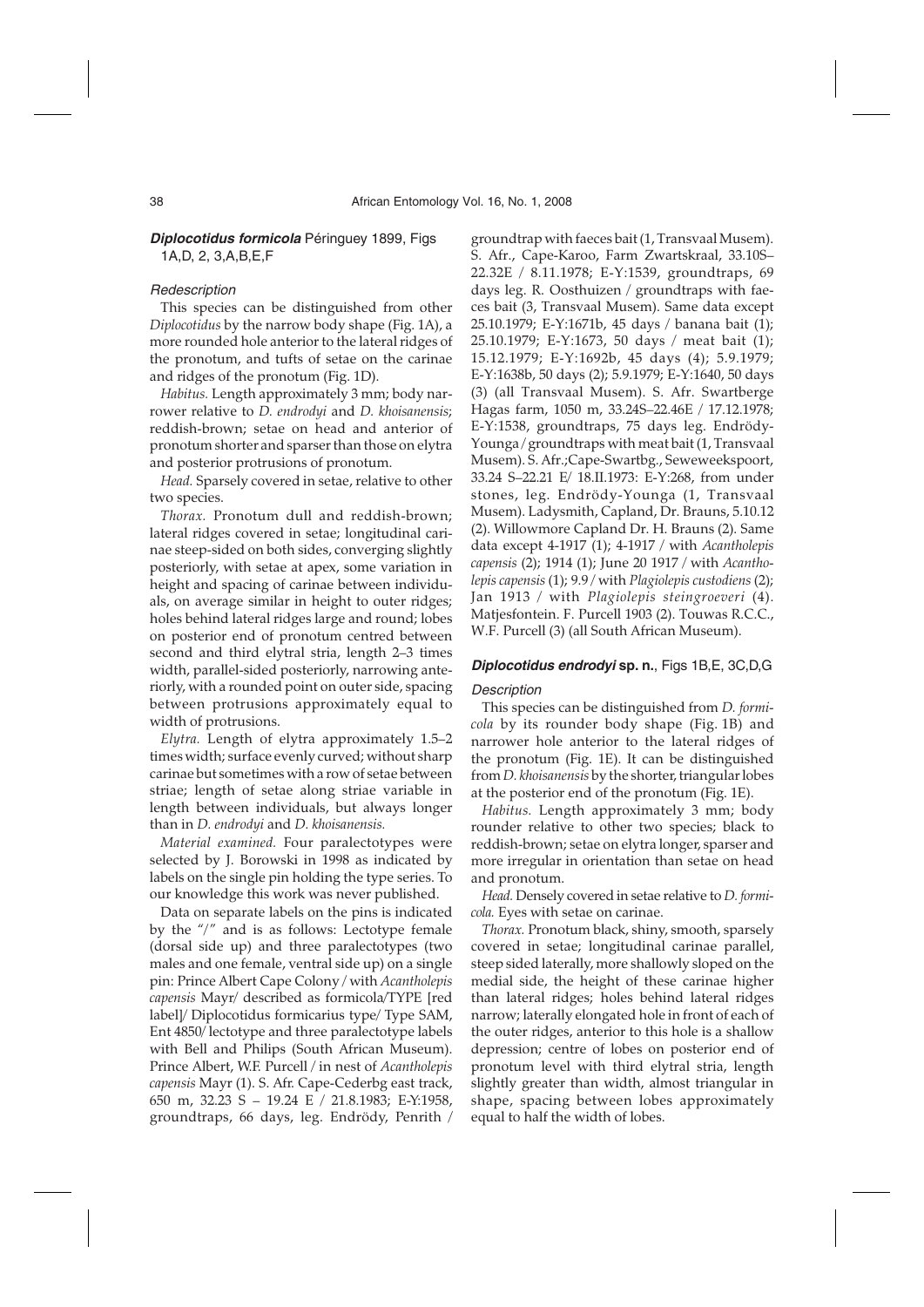*Elytra.* Width of elytra almost equal to length; striae deeply but sparsely punctured; a series of longitudinal carinae, with irregular long setae, is present on the anterior portion of the elytra – between second and third striae approximately one sixth length of elytra, between fourth and fifth striae approximately one third length of elytra, between sixth and seventh striae approximately one third length of elytra, between eighth and ninth striae approximately half length of elytra, and between tenth stria and lateral margin approximately one third length of elytra; between the last two ridges is a concave area, with a series of shallower ridges.

*Type material.* Data on separate labels on the pins is indicated by the "/" and is as follows: Holotype, sex unknown: S. Afr: Kruger Nat. Pk, Pumbe Sands, 24.13 S–31.56 E/ 22.11.1994: E-Y:3059, groundtraps, 60 days, Endrödy, Bellamy/ groundtraps with meat bait (Transvaal Museum). Paratypes: Same data as Holotype except 21.12 S–31.55 E/ E-Y:3063 (4, Transvaal Museum); 24.1.1995: E-Y:3096, Endrödy-Younga/ groundtrap with banana bait (1, Transvaal Museum). S. Afr: Little Karroo, Gamkaberg, 1000m, 33.44 S–21.57 E/ 21.1.1993: E-Y:3069, groundtraps, 24 days leg. Endrödy-Younga/ groundtrap with banana bait (4, Transvaal Museum).

*Etymology.* This species is named after the late Sebastian Endrödy-Younga in honour of his contributions to the field of South African systematic entomology.

#### **Diplocotidus khoisanensis sp. n**., Figs 1C,F, 3H

#### **Description**

This species can be distinguished from *D. formicola* by its rounder body shape (Fig. 1C), and narrower hole anterior to the lateral ridges of the pronotum (Fig. 1F). It can be distinguished from *D. endrodyi* by the longer lobes at the posterior end of the pronotum, approximately twice as long as wide (Fig. 1F).

*Habitus.* Body rounder relative to *D. formicola,* but not as round as *D. endrodyi*; reddish-brown in colour; setae denser on head and posterior protrusions of pronotum than on elytra and anterior of pronotum.

*Head.* Densely covered in setae relative to *D. formicola,* similar to *D. endrodyi.*

*Thorax.* Pronotum reddish-brown; sparsely and unevenly covered in setae; longitudinal carinae steep-sided laterally, more shallowly sloped on the

medial side, converging slightly posteriorly, the height of these carinae is higher than outer ridges; holes behind lateral ridges narrow; laterally elongated hole at front of each of the outer ridges, anterior to each hole is a shallow depression; centre of lobes on posterior end of pronotum level with third elytral stria, length approximately twice width, almost parallel-sided at posterior end, curving inwards to become rounded at anterior end, more densely covered in setae than the anterior portion of the pronotum; spacing between protrusions at the posterior end of the pronotum approximately equal to half the width of protrusions.

*Elytra.* Length approximately 1.3 times width; striae shallowly and sparsely punctured; longitudinal carinae on the anterior portion of the elytra in the same positions as those on *D. endrodyi,* but less prominent, and with shorter setae.

*Type material.* Data on separate labels on the pins is indicated by the "/" and is as follows: Holotype female: S.W.Afr., [Namibia] Khomas hl, Farm Hohenheim, 23.20 S–16.20 E/ 7.11.1974; E-Y:451, groundtraps, 27 days, leg. Endrödy-Younga / groundtrap with bait locusts (Transvaal Museum). Paratype: Same data as the Holotype except banana bait (1); 25.XII.1920, Dr. Brauns. Windsorton Cape Colony / SAM-COL-AO40193 (1, South African Museum).

*Etymology.* This species is named after Khoisan peoples that once populated the broad region where this species of beetle has been found.

*Remarks.* One specimen was labelled as '*Diplocotidus braunsi* Andr." It appears that H.K.C. Andreae, an honorary entomologist at the South African Museum (http://www.iziko.org.za/sam/ muse/hist/inverthist\_staff.html), recognized this specimen as a distinct species. Unfortunately, we can find no record of this name ever being published. This does not appear to be the first time that a specimen had been tagged with a new name by Andreae without a completed publication to establish the name. Irish (1996) mentioned in his note on *Meziomorphum* sp. D, a new species that he recognized but did not validate due to poorly preserved material, that the two specimen pins were also labelled by Andreae as types of an unpublished species.

#### **ACKNOWLEDGEMENTS**

We thank M. Cochrane of the South African Museum for a loan of material including types.